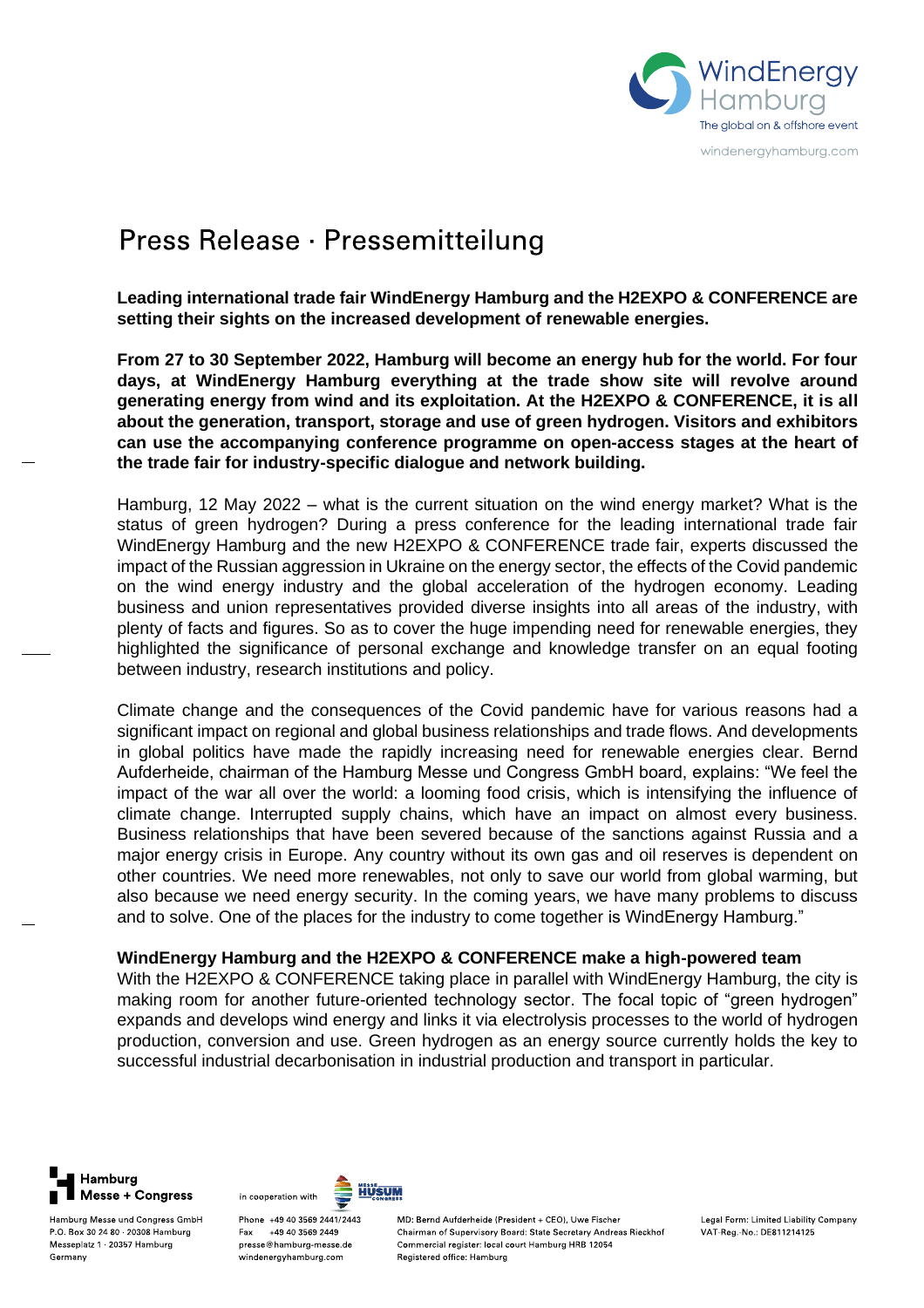

#### **The current status: focus on a resilient industry on the rise**

The Covid pandemic and resulting supply bottlenecks and the war in Ukraine are influencing the rapid development of wind energy and acting as a catalyst in the industry. Nevertheless, Giles Dickson, CEO of WindEurope, is pragmatic in his summary: "Wind energy has proven itself to be robust during the pandemic. Our turbines kept on turning and producing electricity, our industry continued to install new capacity, and investor trust in the industry remained high."

Ben Backwell, CEO of the Global Wind Energy Council (GWEC), analysed the impact of the Ukraine war on the urgency of the energy transition, and said: "The situation in Ukraine has laid bare the world's dependence on fossil fuels." He went on: "Fossil fuels are being used as a weapon and the wind industry can contribute to ending this threat. The entire sector can play a decisive role in creating an independent, secure energy system that meets net-zero commitments and at the same time ends dangerous exposure regarding the volatility of fossil fuels." The industry can make the required infrastructure available, make long-term investments and contribute to the achievement of a modern, secure energy system.

Green hydrogen plays a crucial role in the climate-neutral energy mix of the future, and Jorgo Chatzimarkakis, CEO of Hydrogen Europe, speaks out about independence from fossil energies against the backdrop of the Ukraine conflict: "In order to reduce dependence on Russian gas and replace fossil fuels with renewable energy sources, there is no way around green hydrogen. We are at a historic turning point that gives us the opportunity to set a course for a net-zero-carbon future. Here, HydroGenewables are one of the most significant enablers – to make our energy system both more robust and fit for the future."

# **Creating synergies: partnerships and networks for the energy transition**

Cross-border energy security ensured by locally available, affordable, regenerative energy requires new solutions for the provision of energy. And there are promising approaches both in wind energy and the hydrogen sector. Aivars Starikovs, Chairman of the Latvian hydrogen association, provides a glimpse of the future capabilities of the Baltic nations: "All three Baltic states are set to become key suppliers of green hydrogen for EU industry. Together, Estonia, Latvia and Lithuania can supply 831 TWh of renewable electricity for the production of green hydrogen – this corresponds to at least 16 million tonnes per year." These capacities can only be achieved through close cooperation at a political and industrial level. Ben Backwell also highlights the political responsibility of nations when it comes to replacing fossil fuels with renewable energy sources, and says: "The energy transition is a global challenge and growth has to take place globally. Here, Europe's REPower-EU plans are a strong start, but they have to be supported by policies that make it possible for industrial companies to work together in various regions and sectors. This is the only way to ensure that a global transition to sustainable, renewable energies becomes a reality. We have seen initiatives in other countries that have brought about real change: Vietnam, Japan, Brazil and Chile are examples of how governments can define ambitious targets and put their plans into practice. These kinds of measures will drive the transition in these regions."

And Morten Dyrholm, Group Senior Vice President, Marketing, Communication, Sustainability and Public Affairs at wind turbine manufacturer Vestas, emphasises the necessity for cross-sector cooperation. He adds: "In order to achieve European and global targets, the wind industry needs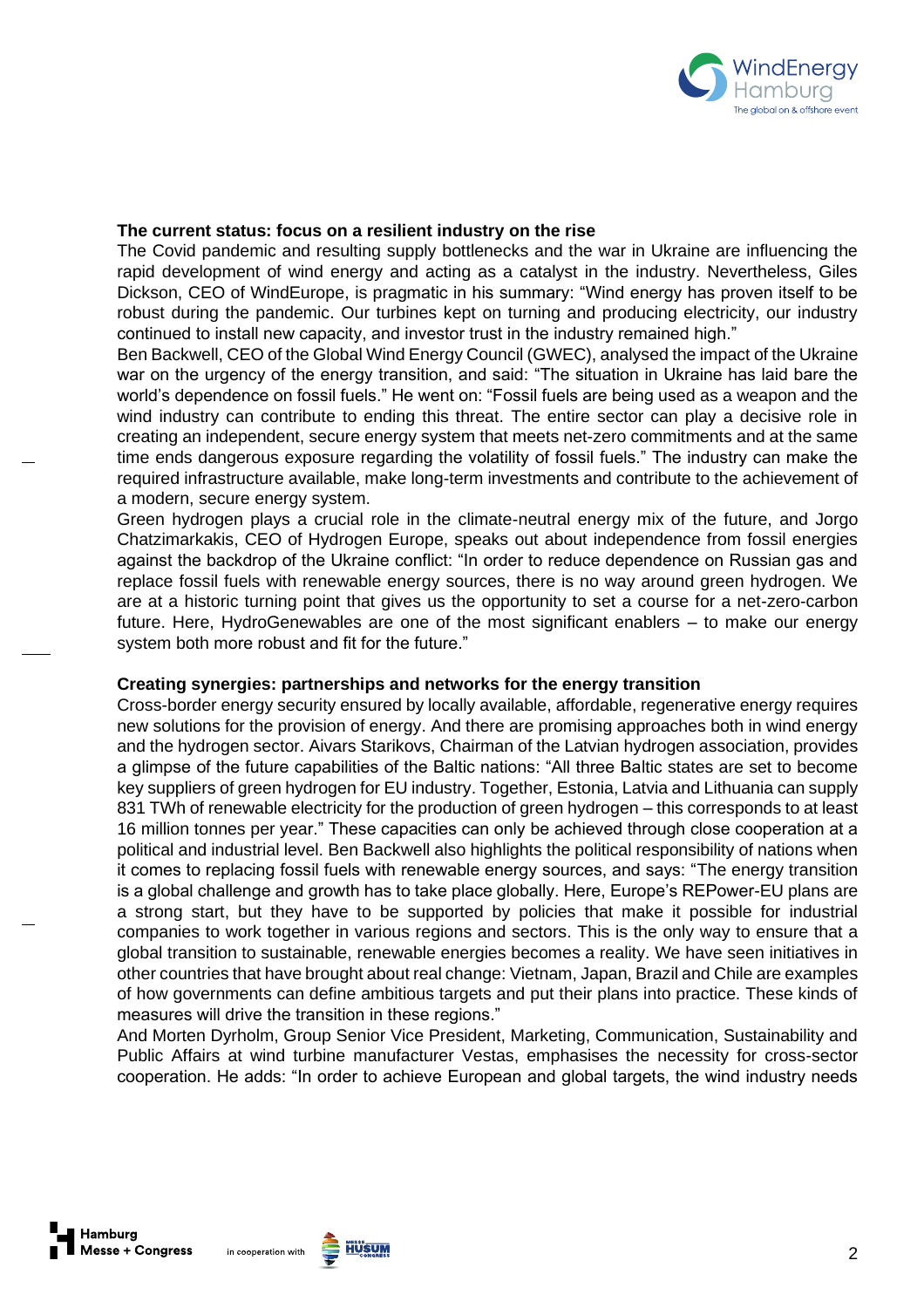

more locations, quicker approval procedures, and considerable investment in transport and logistical infrastructure for onshore and offshore wind power, the electricity grid, and hydrogen. It has to be possible to overcome all obstacles at a global, European, national, regional and local level quickly."

# **Helping to shape industry growth: the significance of a leading global trade fair for the development of the wind industry and hydrogen economy**

Giles Dickson outlines the enormous growth potential of renewables: "Today, electricity makes up a quarter of the European energy system. By 2050, this will be three quarters. Fifty-seven per cent of total energy consumption will then be directly electrified, 18% indirectly via green hydrogen and its derivatives. Wind energy is ideally positioned to drive this process. By 2050, 50% of all electricity in the EU will come from wind. We are therefore delighted to be the European partner of WindEnergy Hamburg 2022. During WindEnergy, we will analyse and discuss how this energy transition can become a reality."

Aivars Starikovs again explicitly emphasises the significance of Hamburg in the hydrogen economy: "It is extremely important that the H2EXPO & CONFERENCE become a hub and meeting platform in Hamburg. The H2EXPO & CONFERENCE can achieve the crucial task of building bridges between northern and southern Europe in order to tackle economic and ecological challenges together and with added force."

Bernd Aufderheide summarises the speaker statements and sends a clear message regarding trade fair participation: "Sustainable societal and political strategies when tackling climate change and eliminating the use of fossil fuels result from dialogue. And this is precisely what we offer our guests during WindEnergy Hamburg and the H2EXPO & CONFERENCE in Hamburg. With more than 1,200 exhibiting companies and excellently networked partners such as the experts from the GWEC and WindEurope, as well as national industry associations like the VDMA and BWE, we expect 30,000 guests from 100 countries to help shape a climate-neutral future."

You will find the full press conference as a video stream and additional information [here](https://www.windenergyhamburg.com/en/infos/press/press-conference) shortly.

#### **WindEnergy Hamburg from 27 to 30 September 2022**

Every two years one of the most fascinating industries meets for the leading global networking event for wind energy: At WindEnergy Hamburg, which takes place right in the heart of the vibrant northern German port city, more than 1,200 companies from 40 countries present their innovations and solutions in ten exhibition halls to up to 30,000 visitors from more than 100 countries. Covering 68,500 sqm of exhibition space, equipment manufacturers and suppliers representing all stages of the onshore and offshore wind energy value chain provide a comprehensive overview of the market. Providers of everything from planning and project design to installation, operation and maintenance, and through to marketing, certification and financing take part to showcase their services. The expo is accompanied by conference sessions featuring top-ranking experts who address the industry's current key topics. The WindEnergy Hamburg team is developing this programme jointly with its partners, including the Global Wind Energy Council (GWEC), the European organisation WindEurope, the national industry associations VDMA and BWE, leading industry media and exhibitors, and others. From 27 until 30 September 2022 all the conference sessions will take place free of